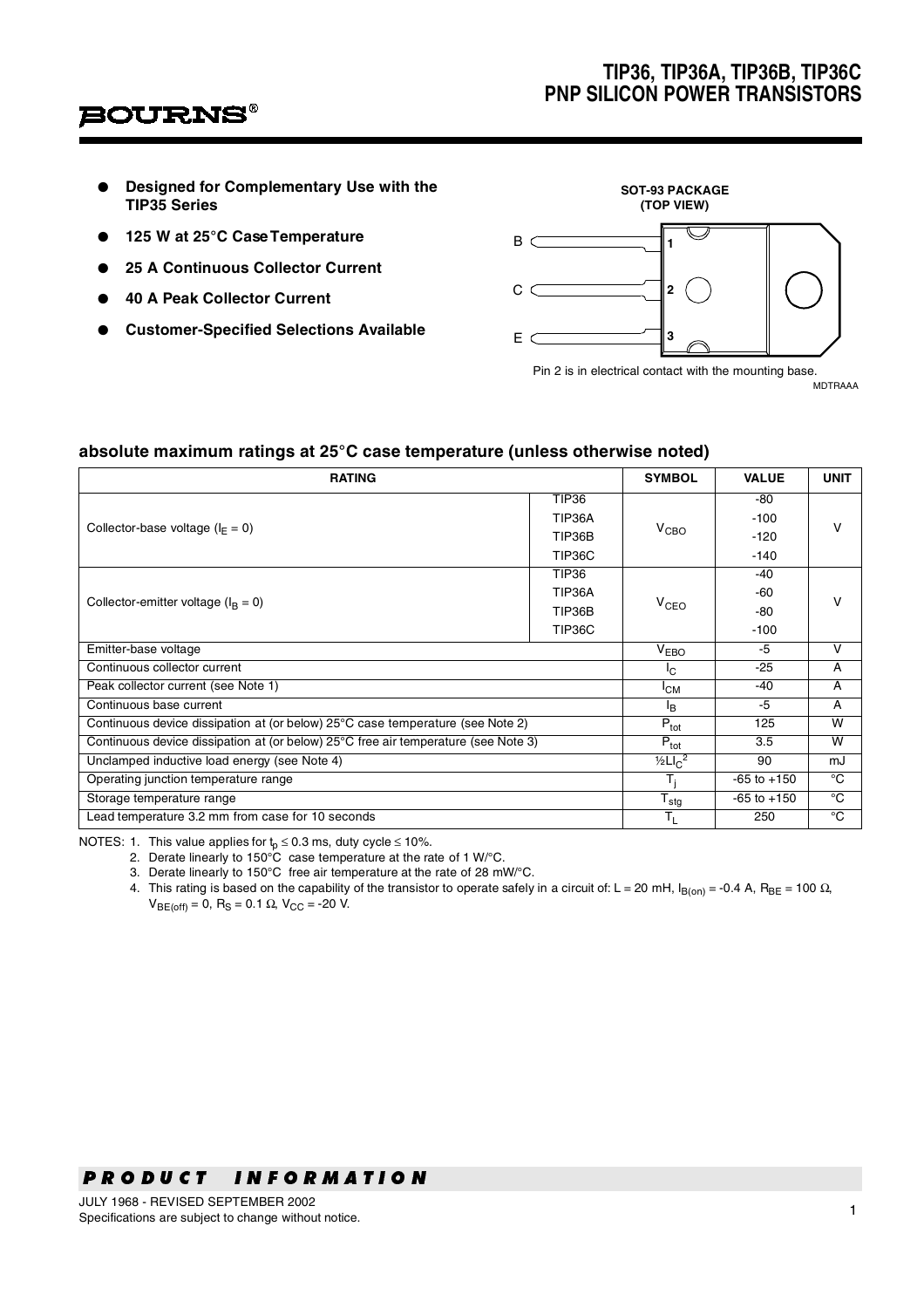## **TIP36, TIP36A, TIP36B, TIP36C PNP SILICON POWER TRANSISTORS**



### **electrical characteristics at 25°C case temperature**

| <b>PARAMETER</b>  |                                        | <b>TEST CONDITIONS</b>   |                      |                     | <b>MIN</b> | <b>TYP</b> | <b>MAX</b> | <b>UNIT</b> |
|-------------------|----------------------------------------|--------------------------|----------------------|---------------------|------------|------------|------------|-------------|
| $V_{(BR)CEO}$     | Collector-emitter<br>breakdown voltage |                          |                      | <b>TIP36</b>        | $-40$      |            |            |             |
|                   |                                        | $I_C = -30 \text{ mA}$   | $I_R = 0$            | TIP36A              | $-60$      |            |            | $\vee$      |
|                   |                                        |                          |                      | TIP36B              | -80        |            |            |             |
|                   |                                        | (see Note 5)             |                      | TIP36C              | $-100$     |            |            |             |
| $I_{CES}$         |                                        | $V_{CE} = -80 V$         | $V_{BE} = 0$         | <b>TIP36</b>        |            |            | $-0.7$     |             |
|                   | Collector-emitter                      | $V_{CF} = -100 V$        | $V_{BE} = 0$         | TIP36A              |            |            | $-0.7$     | mA          |
|                   | cut-off current                        | $V_{CF} = -120 V$        | $V_{BE} = 0$         | TIP36B              |            |            | $-0.7$     |             |
|                   |                                        | $V_{CF} = -140 V$        | $V_{BE} = 0$         | TIP36C              |            |            | $-0.7$     |             |
| $I_{CEO}$         | Collector cut-off                      | $V_{CE} = -30 V$         | $I_{\rm B} = 0$      | TIP36/36A           |            |            | $-1$       | mA          |
|                   | current                                | $V_{CE} = -60 V$         | $I_B = 0$            | TIP36B/36C          |            |            | $-1$       |             |
|                   | Emitter cut-off                        | $V_{EB} = -5 V$          |                      |                     |            |            | $-1$       | mA          |
| <sup>I</sup> EBO  | current                                |                          | $I_C = 0$            |                     |            |            |            |             |
|                   | Forward current                        | $-4V$<br>$V_{CE} =$      | $I_{C} = -1.5 A$     | (see Notes 5 and 6) | 25         |            |            |             |
| $h_{FE}$          | transfer ratio                         | $V_{CE} = -4 V$          | $I_C = -15 A$        |                     | 10         |            | 50         |             |
|                   | Collector-emitter                      | $-1.5A$<br>$I_{\rm B} =$ | $I_C = -15 A$        | (see Notes 5 and 6) |            |            | $-1.8$     | $\vee$      |
| $V_{CE(sat)}$     | saturation voltage                     | $I_{\rm B} =$<br>-5 A    | $I_C = -25 A$        |                     |            |            | $-4$       |             |
|                   | Base-emitter                           | $-4V$<br>$V_{CE} =$      | $I_C = -15 A$        | (see Notes 5 and 6) |            |            | $-2$       | $\vee$      |
| $V_{BE}$          | voltage                                | $V_{CE} = -4 V$          | $I_C = -25 A$        |                     |            |            | $-4$       |             |
| $h_{\text{fe}}$   | Small signal forward                   |                          | $I_C = -1 A$         | $f = 1$ kHz         | 25         |            |            |             |
|                   | current transfer ratio                 | $V_{CE} = -10 V$         |                      |                     |            |            |            |             |
| $ h_{\text{fe}} $ | Small signal forward                   | $V_{CE} = -10 V$         | $I_C = -1 \text{ A}$ | $f = 1$ MHz         | 3          |            |            |             |
|                   | current transfer ratio                 |                          |                      |                     |            |            |            |             |

NOTES: 5. These parameters must be measured using pulse techniques,  $t_p = 300$  µs, duty cycle  $\leq 2\%$ .

6. These parameters must be measured using voltage-sensing contacts, separate from the current carrying contacts.

#### **thermal characteristics**

| <b>PARAMETER</b> |                                         |  | <b>TYP</b> | <b>MAX</b> | UNIT          |
|------------------|-----------------------------------------|--|------------|------------|---------------|
| ⊓⊕ედ             | Junction to case thermal resistance     |  |            |            | °C/W          |
| ¬⊕JA             | Junction to free air thermal resistance |  |            | 35.7       | $\degree$ C/W |

### **resistive-load-switching characteristics at 25°C case temperature**

|              | <b>PARAMETER</b> | <b>TEST CONDITIONS</b>  |                     |                                  | <b>MIN</b> | <b>TVD</b> | <b>MAX</b> | UNIT |
|--------------|------------------|-------------------------|---------------------|----------------------------------|------------|------------|------------|------|
| ∙on          | Turn-on time     | $-15A$<br>$=$<br>$\sim$ | $= -1.5 A$<br>B(on) | $I_{B(off)} = 1.5 A$             |            | . .        |            | us   |
| <b>L</b> off | Turn-off time    | $V_{BE(off)} = 4.15 V$  | $= 2 \Omega$<br>R۱  | $_{\rm n}$ = 20 µs, dc $\leq$ 2% |            | 0.8        |            | μs   |

**†** Voltage and current values shown are nominal; exact values vary slightly with transistor parameters.

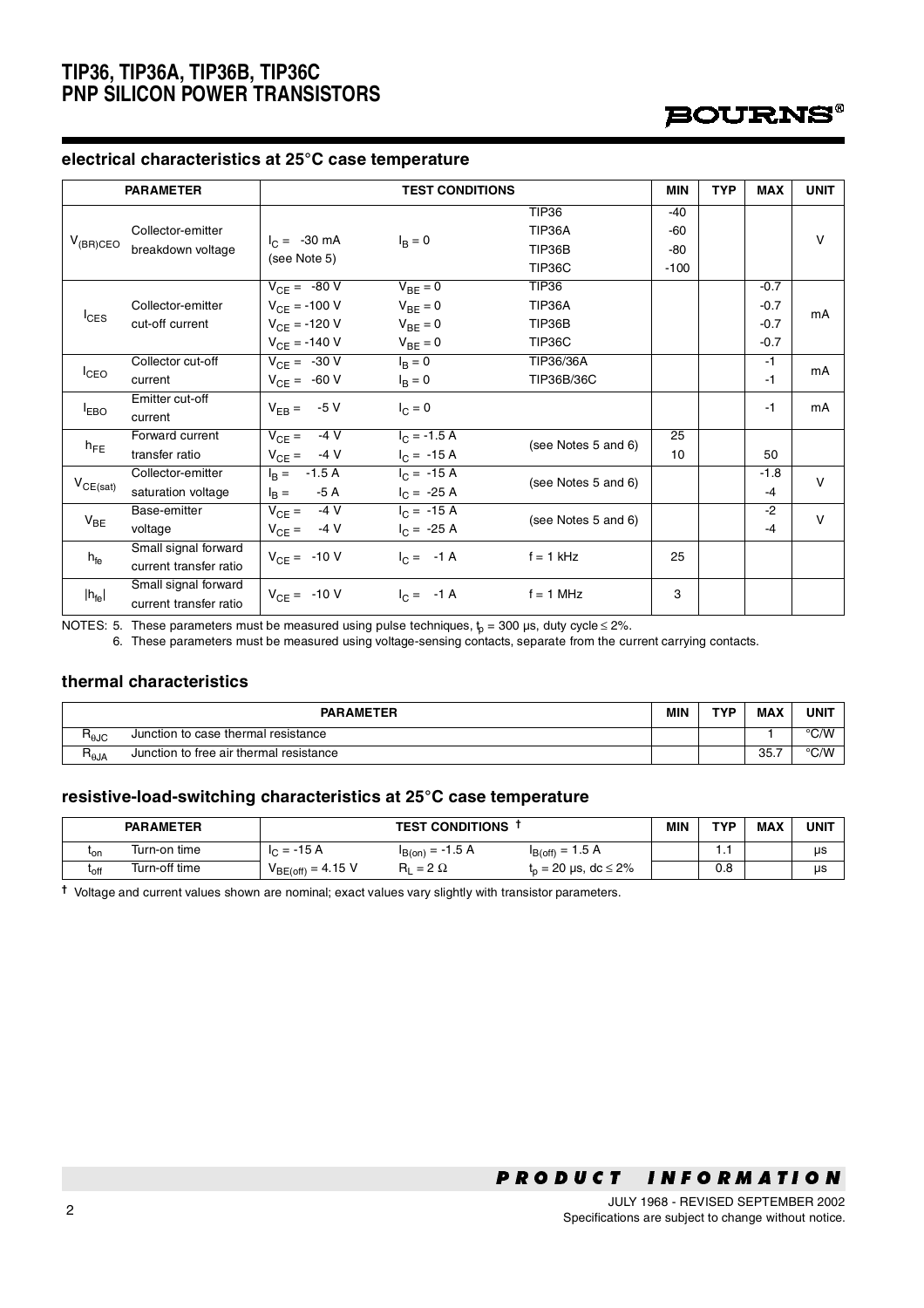

## **TIP36, TIP36A, TIP36B, TIP36C PNP SILICON POWER TRANSISTORS**

## **TYPICAL CHARACTERISTICS**





#### -- --- -- - - -<br>~  $\overline{\phantom{a}}$

- -JULY 1968 - REVISED SEPTEMBER 2002 Specifications are subject to change without notice.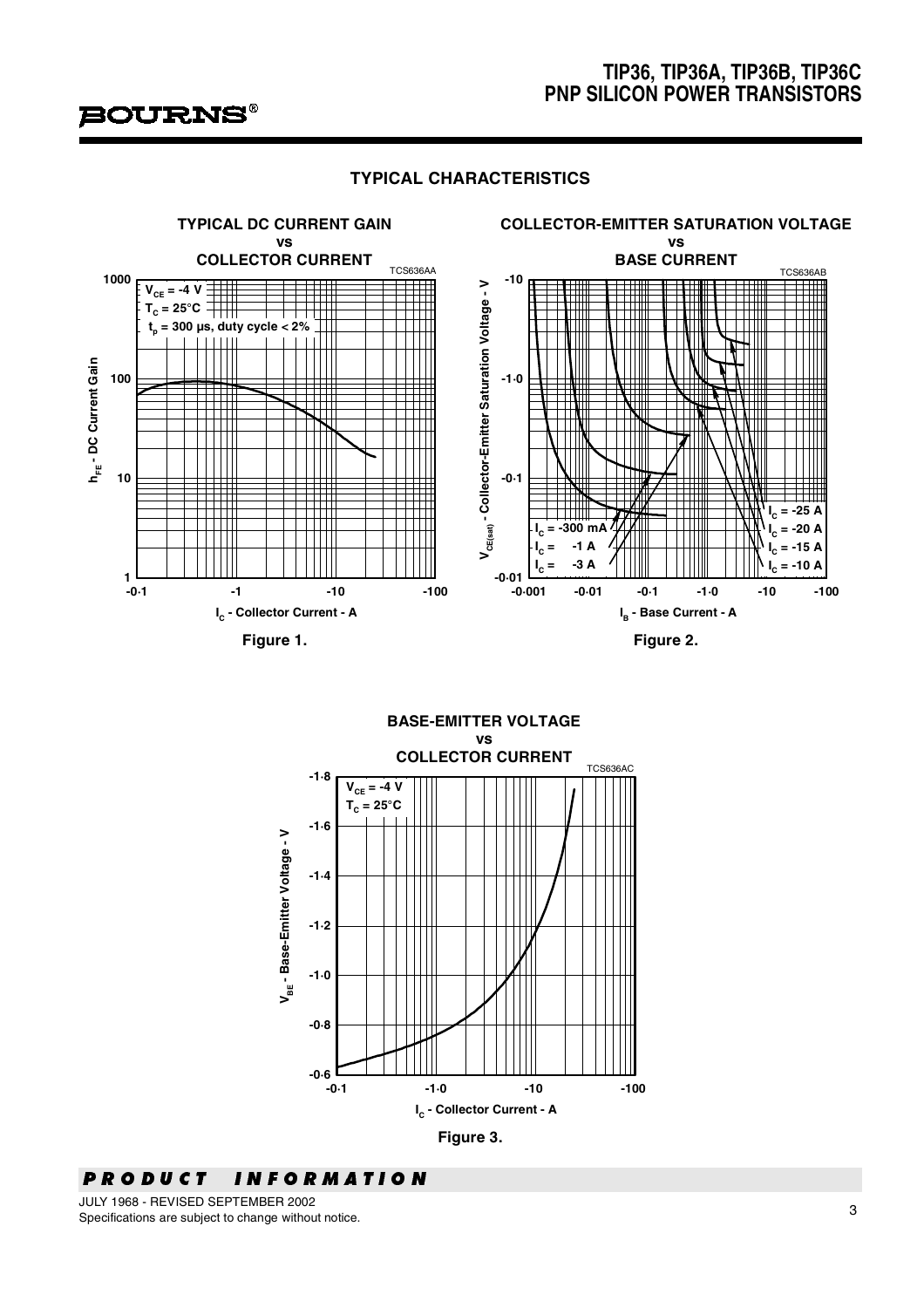## **MAXIMUM SAFE OPERATING REGIONS**



**Figure 4.** 







 -- JULY 1968 - REVISED SEPTEMBER 2002 Specifications are subject to change without notice.